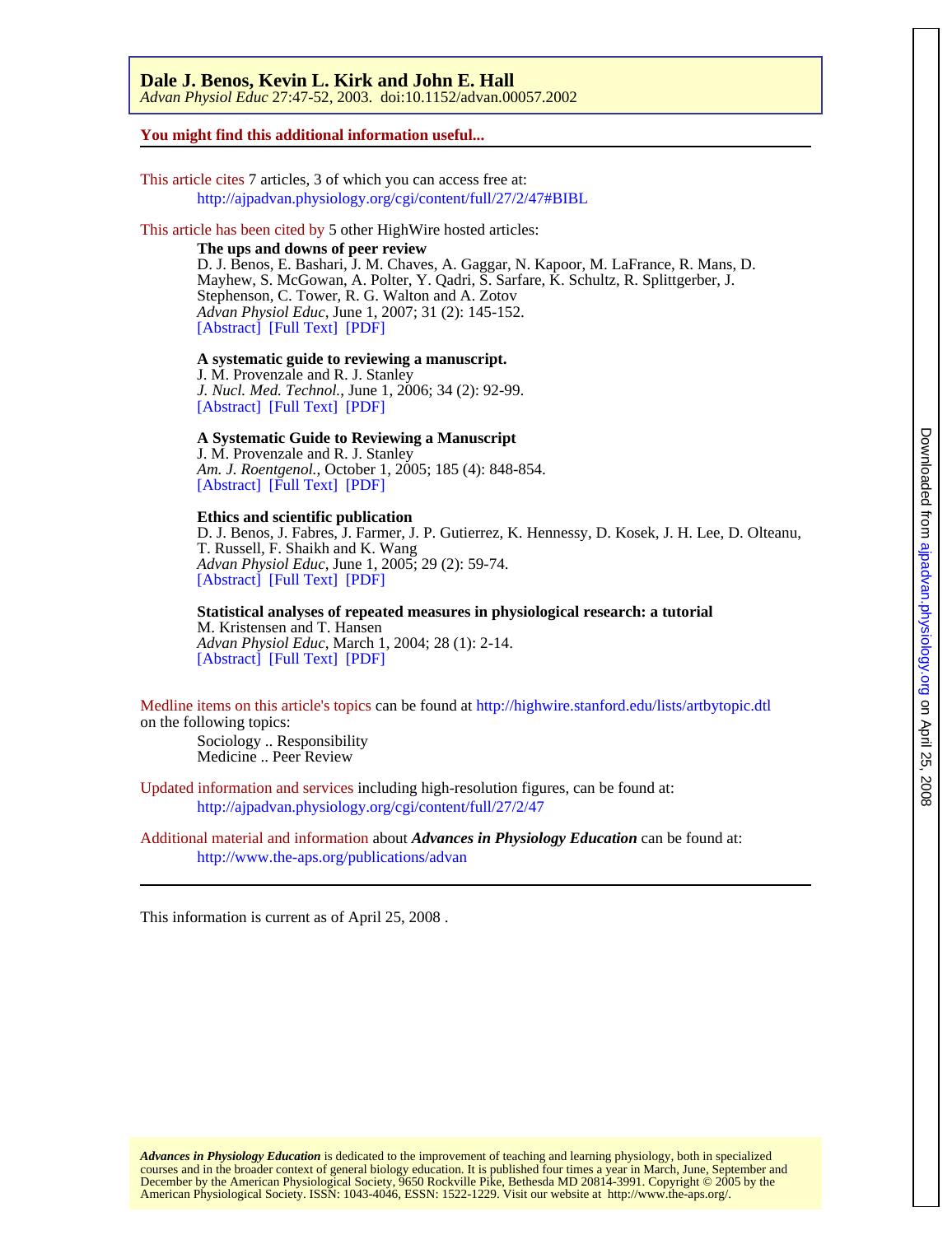# **HOW TO REVIEW A PAPER**

Dale J. Benos, $<sup>1</sup>$  Kevin L. Kirk, $<sup>1</sup>$  and John E. Hall<sup>2</sup></sup></sup>

1 *Department of Physiology and Biophysics, University of Alabama at Birmingham, Birmingham, Alabama 35294; and* <sup>2</sup> *Department of Physiology and Biophysics, University of Mississippi Medical Center, Jackson, Mississippi 39216*

ost scientists acquire their training in manuscript review not through<br>instruction but by actually doing it. Formal training in manuscript analysis<br>is rarely, if ever, provided. Editors usually choose reviewers because of<br> instruction but by actually doing it. Formal training in manuscript analysis is rarely, if ever, provided. Editors usually choose reviewers because of expertise in a given subject area and availability. If an individual repeatedly submits bad reviews, it is likely that that person will not be asked to review a manuscript again. Being invited to review a manuscript is an honor, not only because you are being recognized for your eminence in a particular area of research but also because of the responsibility and service you provide to the journal and scientific community. The purpose of this article is to define how best to peer review an article. We will stipulate several principles of peer review and discuss some of the main elements of a good manuscript review, the basic responsibilities of a reviewer, and the rewards and responsibilities that accompany this process. Proper reviewer conduct is essential for making the peer review process valuable and the journal trustworthy.

> *ADV PHYSIOL EDUC 27: 47–52, 2003; 10.1152/advan.00057.2002.*

*Key words:* publications; ethics; peer review; reviewer responsibilities

Like any skill, the art of reviewing manuscripts is one that improves with practice. Although a person is not born with the knowledge or ability of how to be a good reviewer, the characteristics (e.g., fairness, thoroughness, integrity) of that person certainly contribute to the activity. Unfortunately, it is rare to find a scientist whose formal training has incorporated instruction in the art of reviewing. Nonetheless, the techniques of peer reviewing a manuscript can be nurtured and developed. Yet, peer review is a recognized and critical component of the overall publication process that confers "added value" to a submitted paper. Moreover, editors are dependent on the identification of a cadre of "good" reviewers that they can rely on for quality control and process efficiency. Reviewers, for the most part, act in this capacity from a sense of duty, selflessness, and a desire to contribute in an important way to the maintenance of high standards and veracity in their specific areas of research. Usually, no monetary compensation is, or should be, provided.

This article will serve as an introduction to peer review. Our intent is to identify issues and ethics of the review process, not to provide a comprehensive set of guidelines for all aspects of the review process. We will focus on the peer review of research manuscripts submitted to scientific journals, but many of the elements of peer review can be applied to other areas, such as grants and books. Several questions will be addressed. What constitutes a good review and reviewer? How should the review of a manuscript be approached? What elements of a review are most useful to the authors and editors? Should a manuscript be reviewed differently depending on the nature of the journal? It is our contention, based on experience,

1043 - 4046 / 03 – \$5.00 – COPYRIGHT © 2003 THE AMERICAN PHYSIOLOGICAL SOCIETY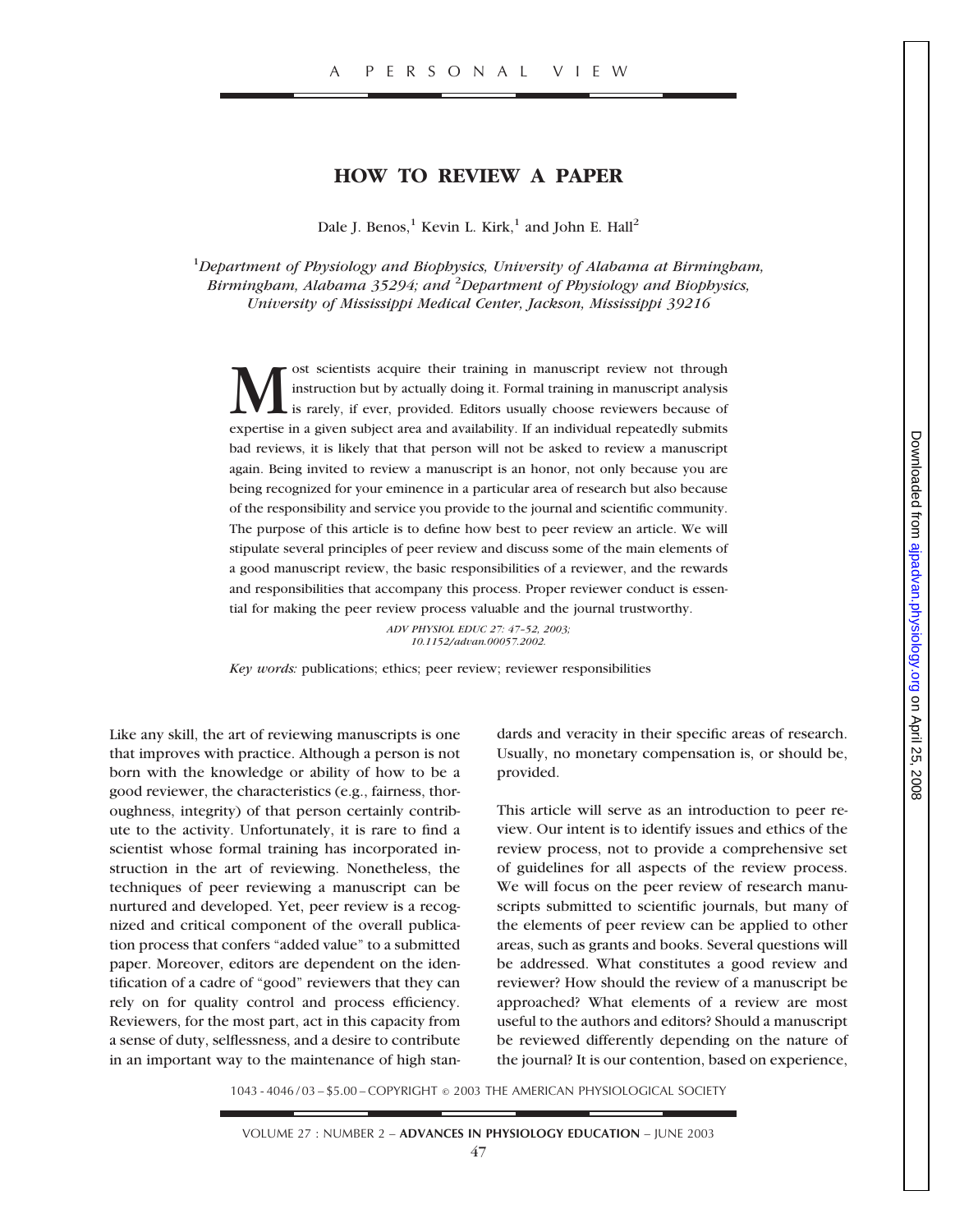that if a reviewer acts as an "author advocate," then many potential problems that may arise during the peer review process will be avoided. For example, a reviewer should treat a manuscript being reviewed as he/she would want his/her own paper treated, i.e., provide a critique that is positive, critical yet objective, and balanced, contains no personally offensive comments, and is returned promptly. When specific criticisms are made, the reviewer should indicate precisely what the problems are and how they may be overcome. A confusing or uninformative critique is not helpful either to the authors or to the editor. If the reviewer disputes a point made by the authors, he/ she should provide explicit justification for his/her argument (e.g., literature citations). Unjustified biases on the part of the reviewer have no place in peer review. A reviewer also has a responsibility to familiarize him/herself with all aspects of the manuscript unless directed by the editor to focus on a specific area. This may entail reading previous, related articles from the authors or other papers in the field. It is fair to assume that the authors of the submitted manuscript are passionate about their work and that they have made a legitimate effort to perform and interpret their experiments carefully. However, the other hat that a reviewer must wear is that of the "journal advocate." As a journal advocate, the reviewer's job is to make sure that the best possible science appears in print. The purpose of peer review is to ensure *1*) quality, checking that no mistakes in procedure or logic have been made; *2*) that the results presented support the conclusion drawn; *3*) that no errors in citations to previous work have been made; *4*) that all human and animal protocols conducted follow proper review and approval by appropriate institutional review committees; and, very importantly, *5*) that the work is original and significant.

#### **ELEMENTS OF MANUSCRIPT REVIEW**

Manuscript review can be divided into two main categories: the technical and the ethical. Both aspects are primarily concerned with making the manuscript better and ensuring that it is reporting trustworthy data. An example of reviewer instructions is presented as Table 1. Note that *points 1, 2, 4, 5,* and *6* are concerned with more technical issues. Is the writing clear, concise, and intelligible? Is the manuscript logical? Does it make a significant and novel contribution to the field? Are there any fatal methodological flaws? Are all the figures clear and necessary? *Point 3* deals primarily with ethical issues. Are there any concerns with regard to the proper use and care of animals? If human studies were done, were they conducted with the prior approval of the subjects and institutions? Did the human protocols conform to prevailing ethical and legal standards? *Point 7* likewise falls under an ethical realm, only not for the authors but for the reviewer. The manuscript must be treated in a confidential manner. Thus a reviewer must not only provide an unbiased evaluative analysis of the structural components of a manuscript but must do so in an acceptable, ethical context.

## **REVIEWER'S ETIQUETTE AND RESPONSIBILITIES**

It is important to remember that a reviewer is asked to provide an informed opinion about a manuscript. The decision whether the manuscript will be published is made solely by the editor. Thus the editor must be able to discern very precisely the reviewer's thoughts and weigh that opinion with or against those of the other reviewers and his/her own. An editor will appreciate a substantive evaluation of a manuscript. If a reviewer disagrees with the conclusion of an author, it is incumbent upon the reviewer to provide definitive reasons or appropriate citations, not simply make remarks such as, "I just don't believe your data," or "It can't possibly be so." If a reviewer has a bias against the author, he/she should recuse him/herself from reviewing the paper. A reviewer must be knowledgeable about the topic and have a clear understanding of the historical context in which the work was done. Because many manuscripts nowadays are collaborative efforts between different laboratories using a myriad of different techniques, it is unlikely that any single reviewer will be expert in all of the protocols encountered in a given paper. The reviewer should comment only on those aspects of the work with which he/she has familiarity; making the editor aware of this is helpful. Again, let us reiterate, the most important rule is to follow the golden rule: treat all manuscripts in the same manner that you would want your own treated.

The responsibilities of a reviewer can be summarized as follows.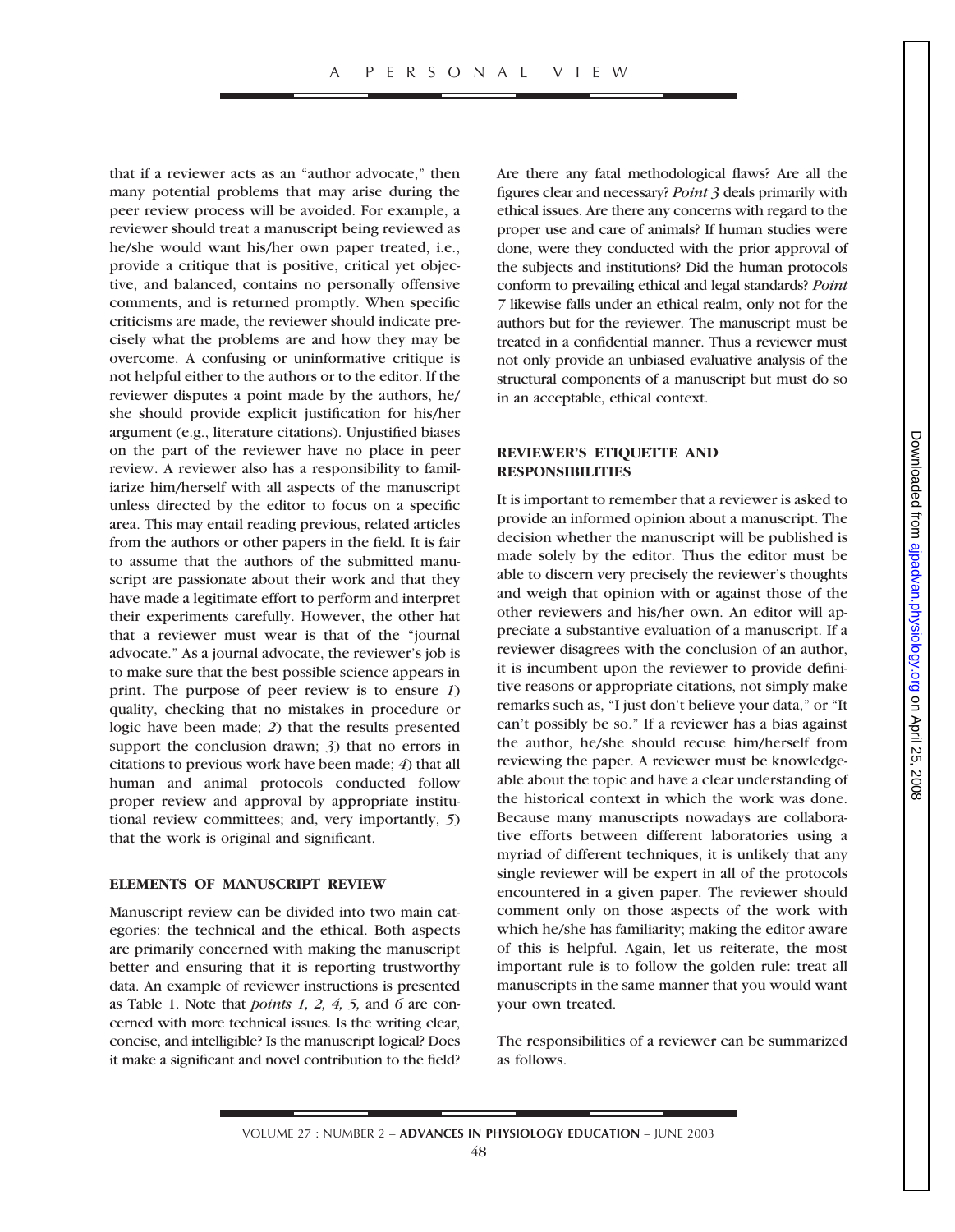#### **TABLE 1 Criteria for manuscript review**

1. Scientific quality of the work

- Are the methods appropriate and presented in sufficient detail to allow the results to be repeated?
- Are the data adequate to support the conclusions?
- 2. Presentations
	- Writing: Is it clear, concise, and in good English?
	- Title: Is it specific and does it reflect the content of the manuscript?
	- Abstract: Is it brief and does it indicate the purpose of the work, what was done, what was found, and the significance?
	- Figures: Are they justified? Are they sharp, with lettering proportionate to the size of the figure? Are there legends to explain the figures?
	- Tables: Can they be simplified or condensed? Should any be omitted?
	- Trade names, abbreviations, symbols: Are these misused?
- 3. Research violations
	- Are there violations of the Guiding Principles in the Care and Use of Laboratory Animals?
	- If the research involved human subjects, were the studies performed in accordance with the Declaration of Helsinki?
- If you have concerns about the welfare of animal or human subjects used by the authors, include written comments to the editor. 4. Rating
	- Assign a rating on the reviewer form; rank the manuscript relative to other work in the same field.
- 5. Confidential comments
	- Provide comments regarding the novelty and significance of the manuscript.
	- Provide a recommendation about the manuscript's suitability for publication in the journal; these comments will not be returned to the author(s).
- 6. Comments for authors
	- On the reviewer form, provide specific comments, preferably numbered, on the design, presentation of data, results, and discussion. DO NOT include recommendations for publication on the second page.
	- **Please be certain that your comments to the author(s) are consistent with your rating recommendation.**
- 7. Privileged document
	- This manuscript is a privileged communication; the data and findings are the exclusive property of the author(s) and should not be disclosed to others who might use this information in their research.
	- The manuscript, illustrations, and tables should be destroyed upon completing the review or, if anticipating a revision, kept confidential until the review process is complete.
	- If you have shared responsibility for the review of this manuscript with a colleague, please provide that person's name and institutional affiliation.
- *1.* The reviewer should provide an honest, critical assessment of the research. The reviewer's job is to analyze the strengths and weaknesses of the research, provide suggestions for improvement, and clearly state what must be done to raise the level of enthusiasm for the work. The reviewer should not manipulate the process to force the authors to address issues interesting or important to the reviewer but peripheral to the objective(s) of the study.
- *2.* The reviewer should maintain confidentiality about the existence and substance of the manuscript. It is not appropriate to share the manuscript or to discuss it in detail with others or even to reveal the existence of the submission before publication. There are some exceptions, if approved by the editor. One exception is that the reviewer may

want a junior colleague to have the experience of reviewing and therefore may ask him/her to collaborate on a review. However, if this is done, your collaborator on the review should also agree to maintain confidentiality, and the editor should be informed of the participation of this additional person. Some journals require editor approval before a colleague or student is asked to view a submitted paper; others do not.

- *3.* The reviewer must not participate in plagiarism. It is obviously a very serious transgression to take data or novel concepts from a paper to advance your own work before the manuscript is published.
- *4.* The reviewer should always avoid, or disclose, any conflicts of interest. For example, the re-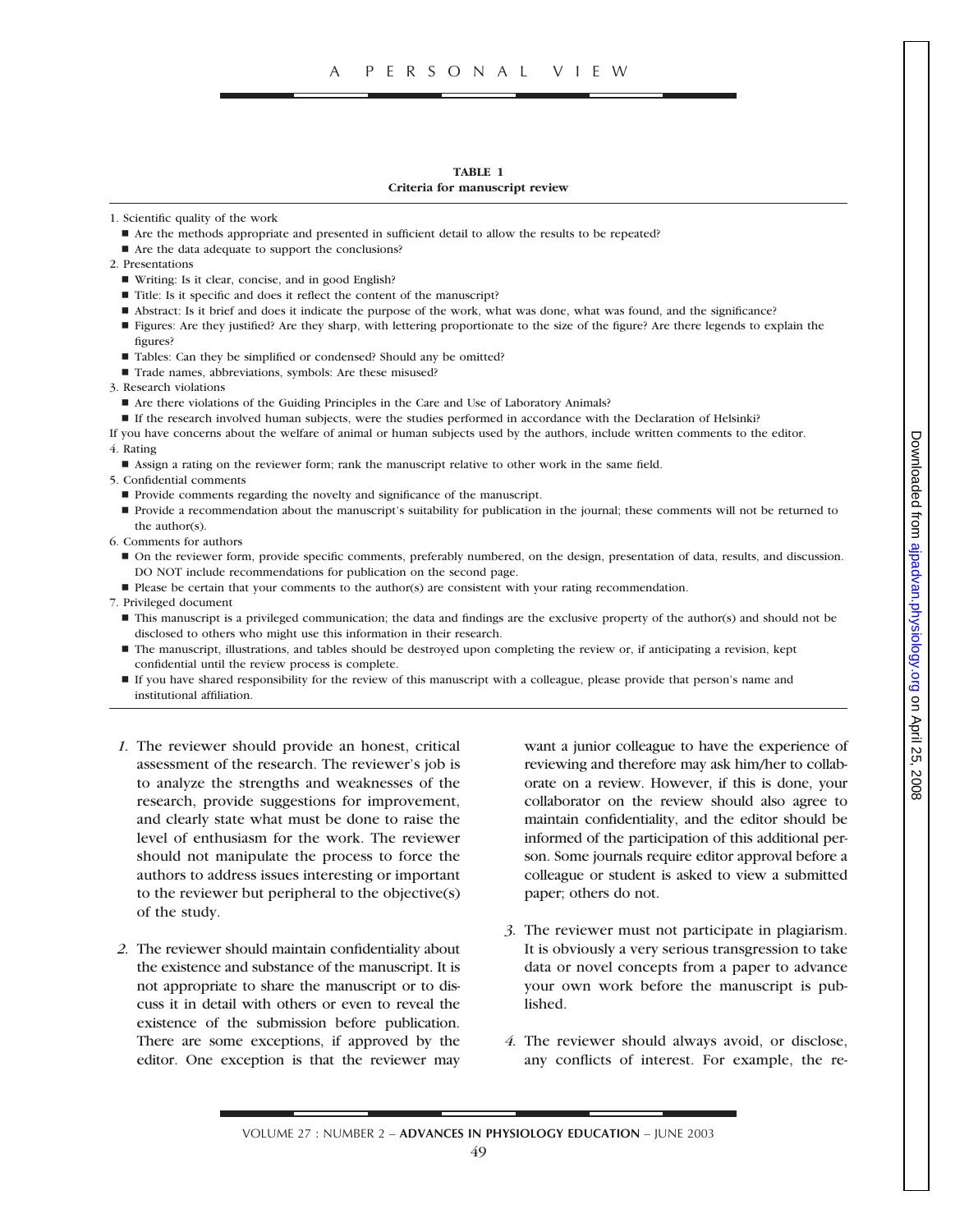viewer should decline to review a manuscript on a subject in which he/she is involved in a contentious dispute and does not feel that a fair review can be provided. The reviewer should also avoid biases that influence the scientific basis for a review. One example of this is a bias that favors studies with positive rather than negative results. Another example is if the reviewer has a close personal or professional relationship with one or more of the authors such that his/her objectivity would be compromised. Scientific merit should be the basis for all reviews.

- *5.* The reviewer should accept manuscripts for review only in his/her areas of expertise. Although editors try very hard to match manuscripts with the most expert reviewers, sometimes mistakes are made. It is unfair to the authors and to the overall review process if the referee does not have the expertise to review the manuscript adequately. The exception to this general rule is when an editor specifically asks for your view as a "nonexpert" or seeks your opinion on a special aspect of the manuscript (e.g., statistics).
- *6.* The reviewer should agree to review only those manuscripts that can be completed on time. Sometimes, unforeseen circumstances arise that preclude a reviewer from meeting a deadline, but in these instances the reviewer should immediately contact the editor. It is unfair to the authors of the manuscript for reviews to be inordinately delayed by tardy referees. Delaying a review can sometimes lead to charges by the authors that the reviewers (who undoubtedly work in the same area) are "stonewallng" in order to publish their related work first, thus establishing priority.
- *7.* The reviewer also has the unpleasant responsibility of reporting suspected duplicate publication, fraud, plagiarism, or ethical concerns about the use of animals or humans in the research being reported.
- *8.* The reviewer should write reviews in a collegial, constructive manner. This is especially helpful to new investigators. There is nothing more discouraging to a new investigator (or even to a more seasoned one) than to receive a sarcastic, destruc-

tive review. Editors are not trying to determine the scientific prowess or wittiness of the reviewer. The reviewer should not shy away from discussing the weaknesses (or strengths) of a study, however. No one likes to have a paper rejected, but a carefully worded review with appropriate suggestions for revision can be very helpful. In fact, an author should prefer to have his/her paper rejected if the review process uncovered errors in the study.

#### **SUMMARY**

Reviewing is both a privilege and responsibility. It takes time to prepare a useful, critical review. Moreover, it clearly is a service to the journal, to the authors, to science at large, and to the reviewer because the reviewer becomes privy to the latest in cutting-edge research. Most journals do not pay referees, although most do provide acknowledgement in print to the editorial board and external referees in each issue of the journal and/or, like the American Physiological Society, by holding a yearly Publications Banquet at the Experimental Biology meeting. Peer review is the heart and soul of scientific publishing. Editors rely on reviewers to assess quality and to determine which of the many manuscripts competing for space will be published. Therefore, the most important reward for you as a reviewer is your contribution to the quality of published science.

We submit that, regardless of the perceived preeminence of any particular journal, you should approach the review of each research paper the same way. Table 2 provides a checklist for the essential elements that should be addressed in any review. Table 3 summarizes what a handling editor is concerned with when evaluating the quality of a review and reviewer.

#### **TABLE 2 Checklist for reviews: issues for comment**

- 1. Importance of research question
- 2. Originality of work
- 3. Delineation of strengths and weaknesses of methodology/experimental/statistical approach/interpretation of results
- 4. Writing style and figure/table presentation
- 5. Ethical concerns (animal/human)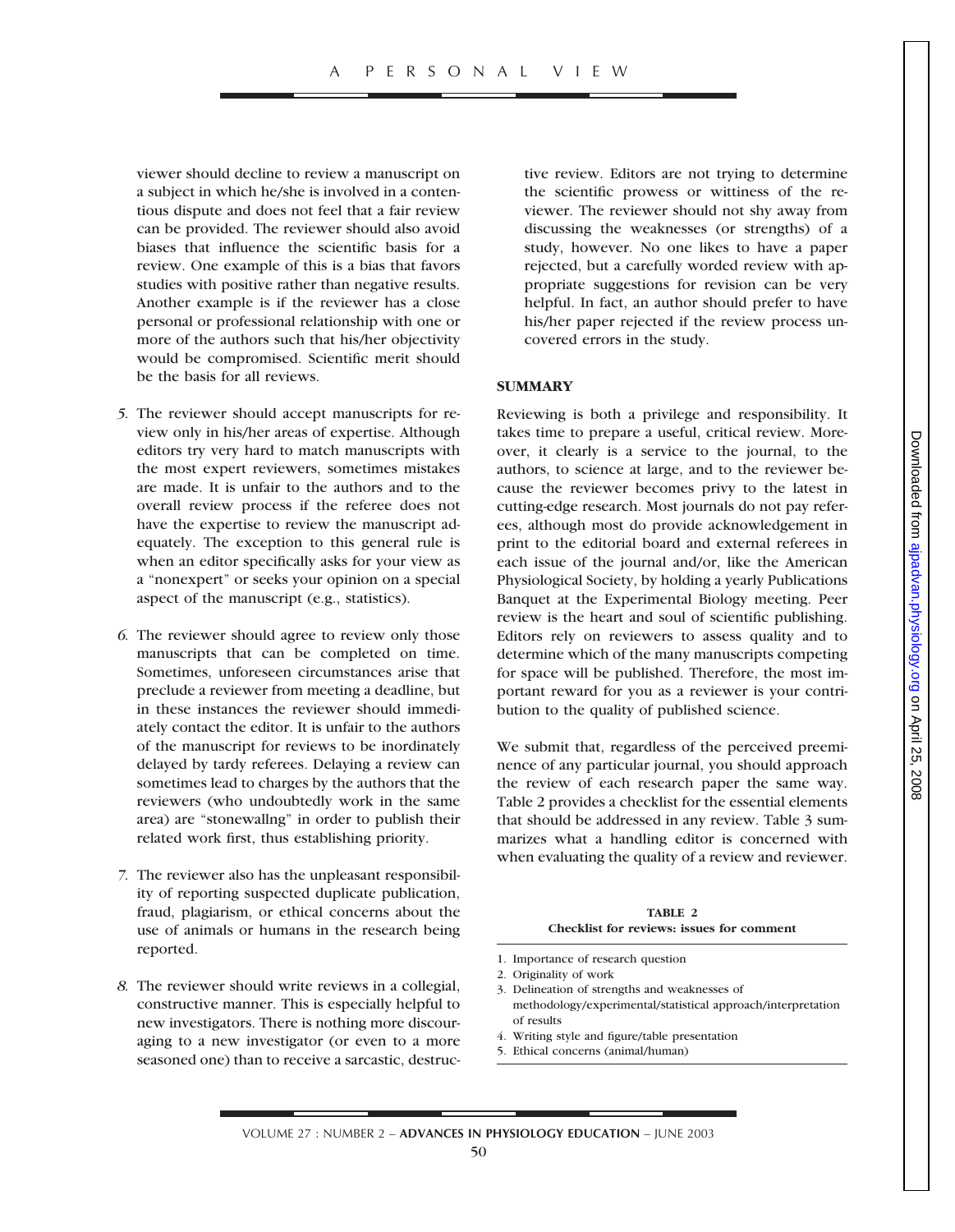**TABLE 3 Editor's evaluation of review and reviewer**

- 1. Thoroughness and comprehensiveness
- 2. Timeliness
- 3. Citing appropriate evidence to support comments made to author
- 4. Providing constructive criticism
- 5. Objectivity
- 6. Clear statement to editor as to the appropriateness and priority of research for publication

From a practical point of view, publishing your own manuscripts depends on the quality and altruism of other peer reviewers, and you undoubtedly desire your own work to be evaluated carefully and fairly. There are many aspects of providing good constructive reviews. Some of these are best learned through your mentors and your own experience. However, the most important traits are courtesy, fairness, and punctuality. Thus, when peer reviewing, follow the golden rule: treat other manuscripts as you would want your own to be treated. The entire peer review process, which in essence determines the public record of science, is based on trust—trust between authors and editors and trust between editors and reviewers. The quality and integrity of the entire scientific publishing enterprise depends in large measure on the quality and integrity of the reviewers.

#### **RESOURCES**

Very little definitive research into the practice and effectiveness of peer review has been done, although groups such as the Council of Science Editors, the American Medical Association, the American Chemical Society, the American College of Emergency Physicians, and the Committee on Publication Ethics recognize the importance of such information. For example, the *Journal of the American Medical Association* has sponsored four International Congresses on Peer Review in Biomedical Publications (10). The September 2001 issue of *Academic Medicine* was dedicated to a discussion of review criteria and reviewer behavior for research manuscripts (5). A book summarizing the latest research on different aspects of peer review has been published by the *British Medical Journal* (4). A number of general articles on peer review and the role of a reviewer have been published (2, 6, 7, 9). Several articles concerning

reviewer selection criteria and evaluation also exist (1, 3, 8).

#### **AUTHOR AFFILIATIONS**

Dale J. Benos, PhD, is a former Editor-in-Chief of the *American Journal of Physiology - Cell Physiology*, serves on five editorial boards of biomedical journals and has served on nine others in the past. He is currently Chair of the Publications Committee of the American Physiological Society and Chair of the Department of Physiology and Biophysics at the University of Alabama at Birmingham.

Kevin L. Kirk, PhD, is Professor of Physiology and Biophysics at the University of Alabama at Birmingham. He is a member of two editorial boards and is Director of the Integrated Biomedical Sciences Graduate Program at the University of Alabama at Birmingham.

John E. Hall, PhD, served as Editor-in-Chief of the *American Journal of Physiology - Regulatory, Integrative, and Comparative Physiology*, is currently Editor-In-Chief of *Hypertension*, and is a member of the editorial boards of eight other journals. He is Past President of the American Physiological Society and Chair of the Department of Physiology and Biophysics at the University of Mississippi Medical Center.

We thank Margaret Reich for helpful discussions and comments on the manuscript.

Address for reprint requests and other correspondence: D. J. Benos, Dept. of Physiology and Biophysics, The Univ. of Alabama at Birmingham, 1918 Univ. Blvd., MCLM 704, Birmingham, AL 35294– 0005 (E-mail: benos@physiology.uab.edu).

Received 11 December 2002; accepted in final form 20 March 2003

#### **References**

- 1. **Baxt WG, Waeckerle JF, Berlin JA, and Callaham ML.** Who reviews the reviewers? Feasibility of using a fictitious manuscript to evaluate peer reviewer performance. *Ann Emerg Med* 32: 310–317, 1998.
- 2. **Black N, van Rooyen S, Godlee F, Smith R, and Evans S.** What makes a good reviewer and a good review for a general medical journal? *JAMA* 280: 231–233, 1998.
- 3. **Caelleigh AS, Shea JA, and Penn G.** Selection and qualities of reviewers. *Acad Med* 76: 914–916, 2001.
- 4. **Godlee F and Jefferson T.** *Peer Review in Health Sciences*. London: BMJ Publishing Group, 1999.